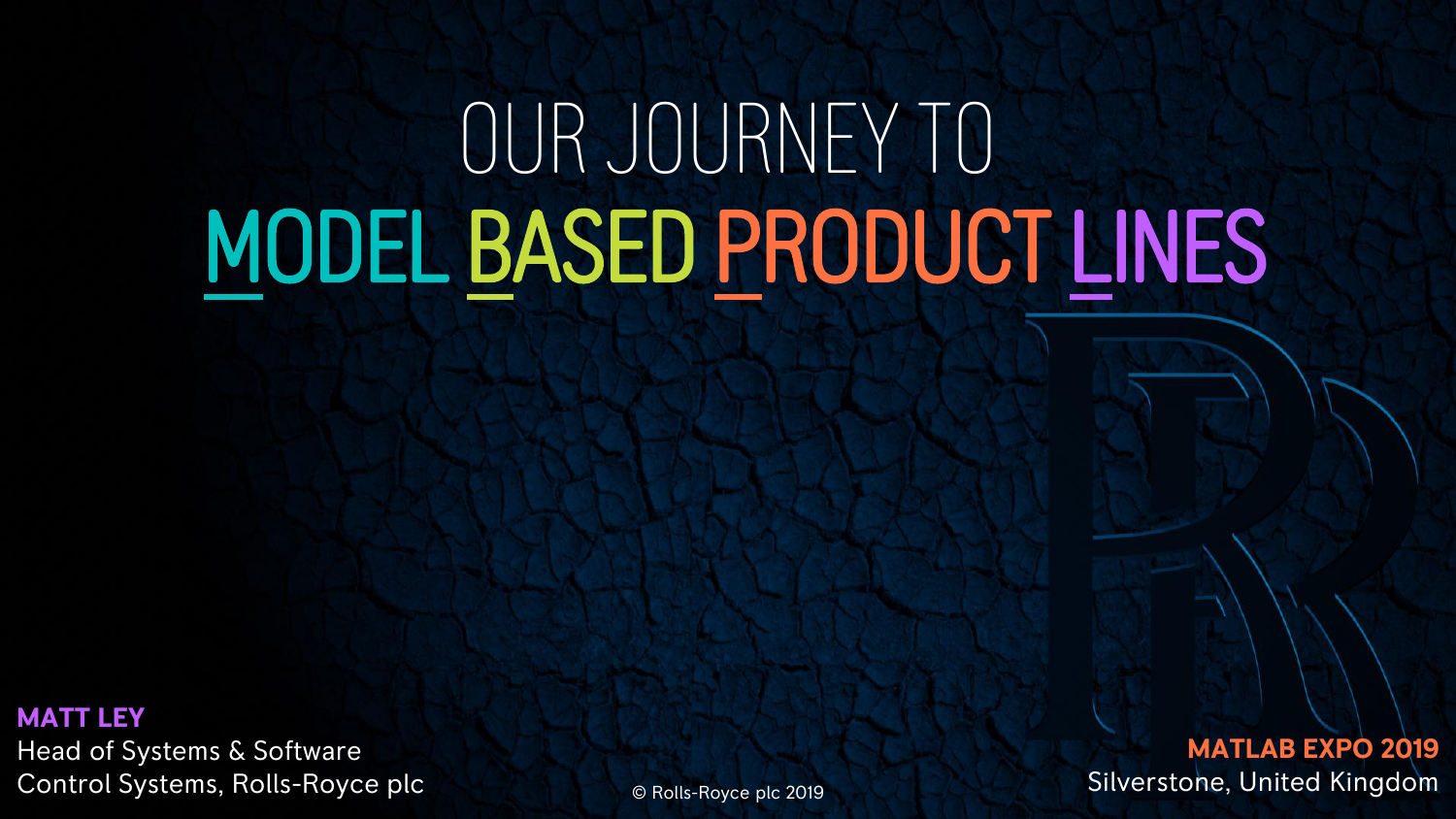# AN INTRODUCTION



**Matt Ley**

**Head of Systems and Software**

V **@MattLeyRR linkedin.com/in/MattLeyRR** $\left| \text{in} \right|$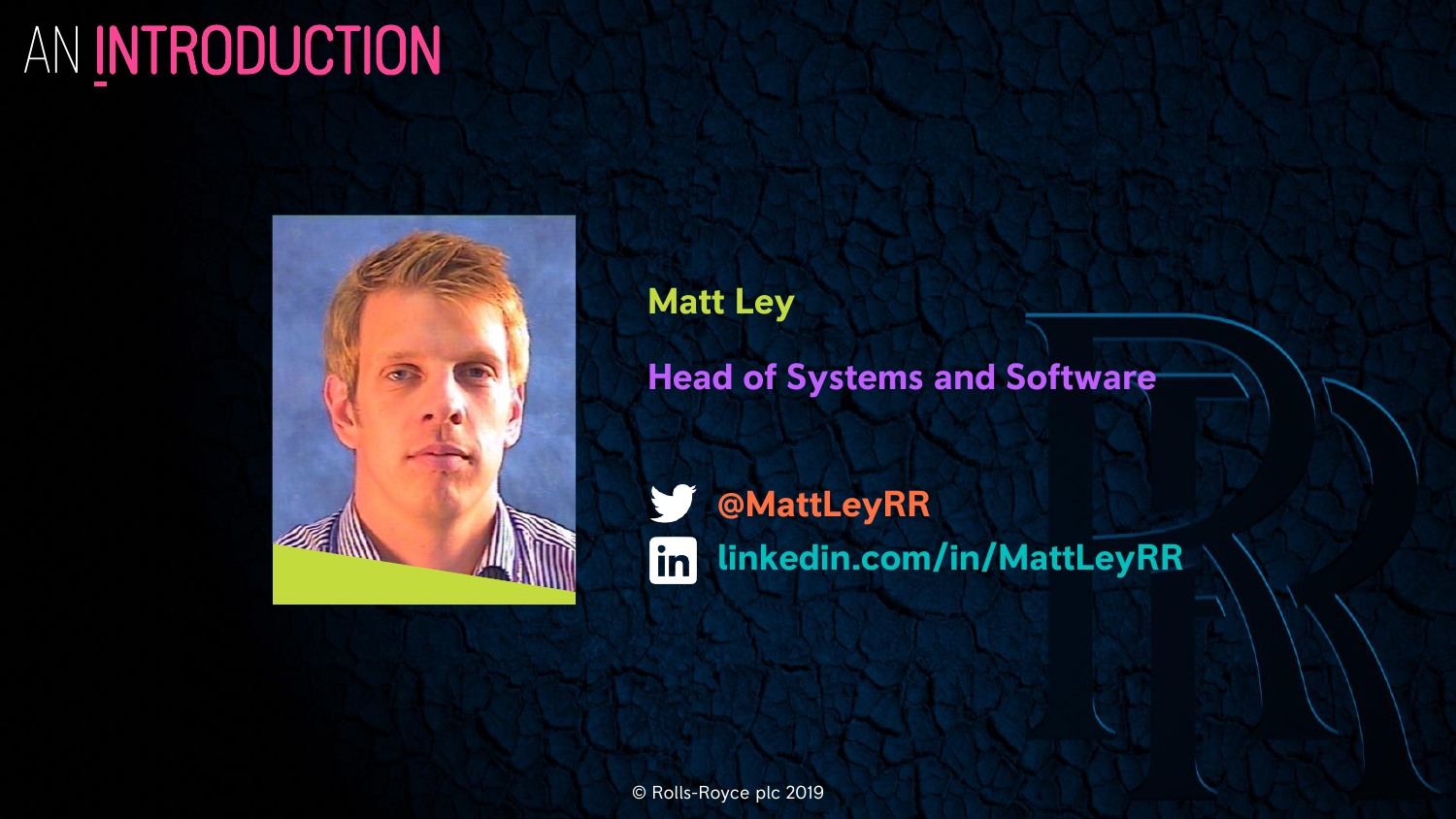# HIGH EXPECTATIONS



### **Innovation**



### **Maturity**

© Rolls-Royce plc 2019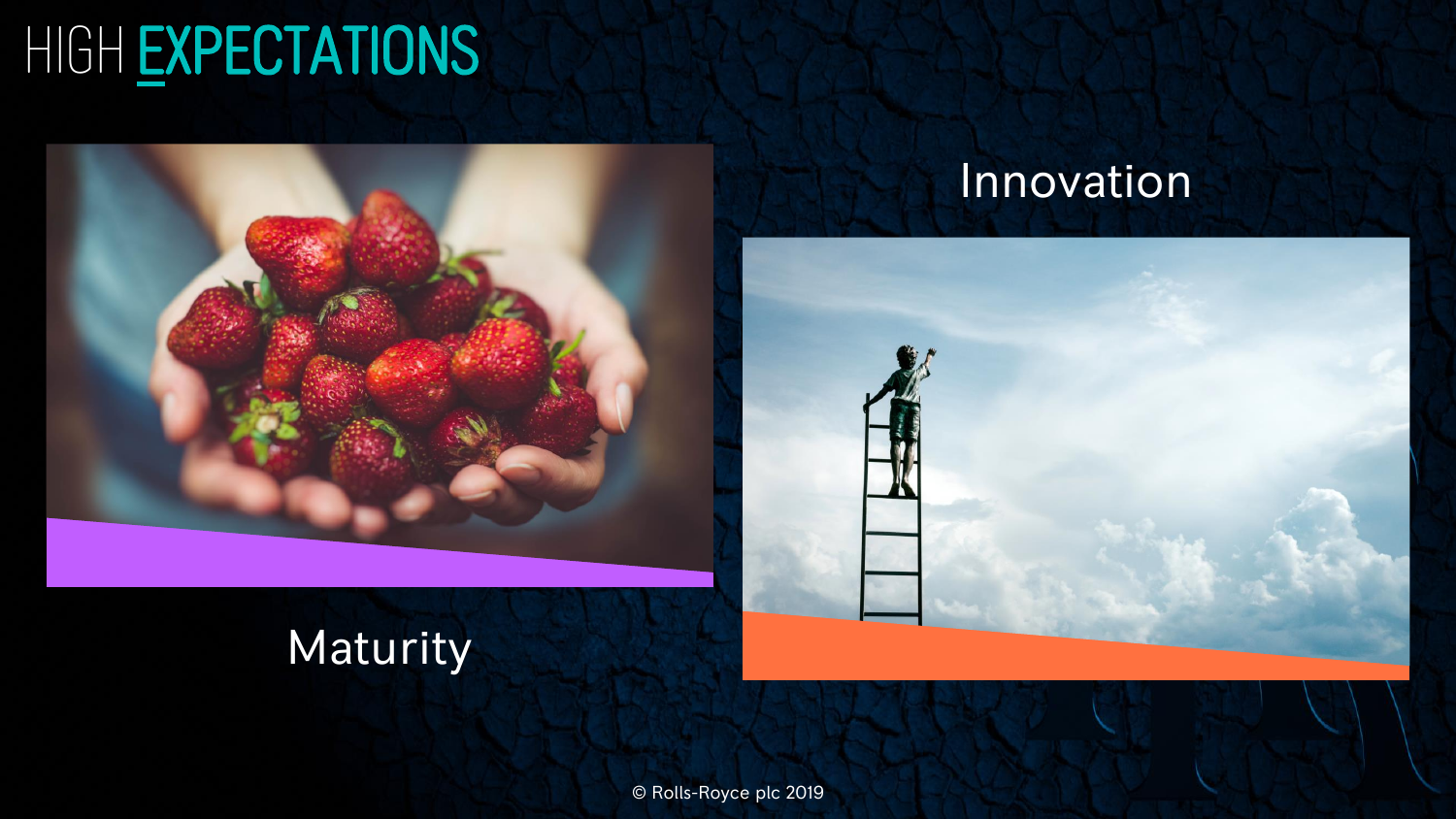# LEVERAGING COMMONALITY

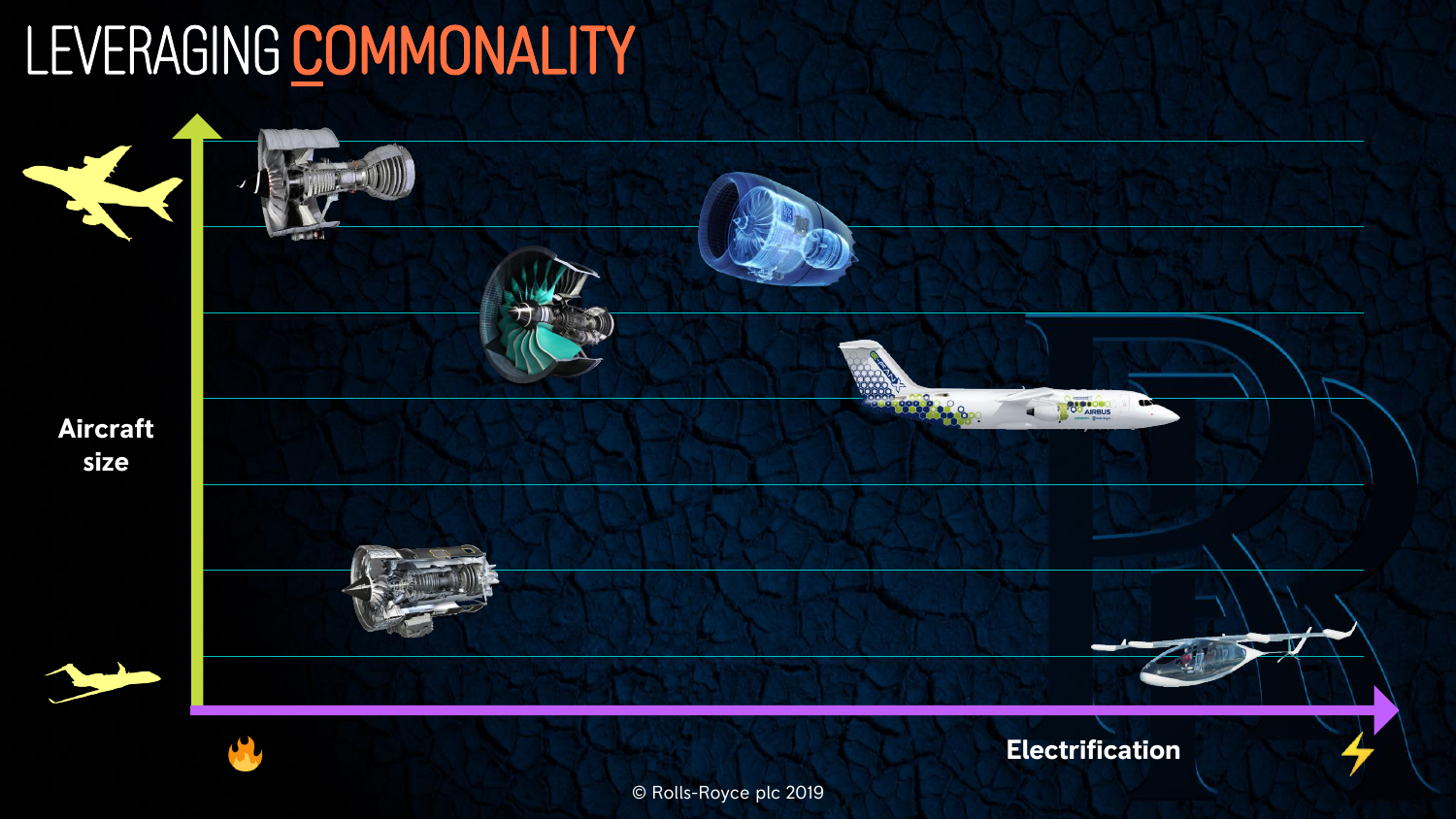# ENABLING CAPABILITY OF SOFTWARE INTENSIVE SYSTEMS

Ever Safer Products

Cost and Lead Time Intelligent Engine

System Integrator Of Choice

Our People





wtentUrl" href="/photos. I w

**Ami="(min-width: 1335px) Willy bes.unsplash.com/chastic 20** um/photo-1558417991-1m mg" data-perf="eager="

r,

**Sem </figure>** \* \* \*/figure> **Same/figure>** 

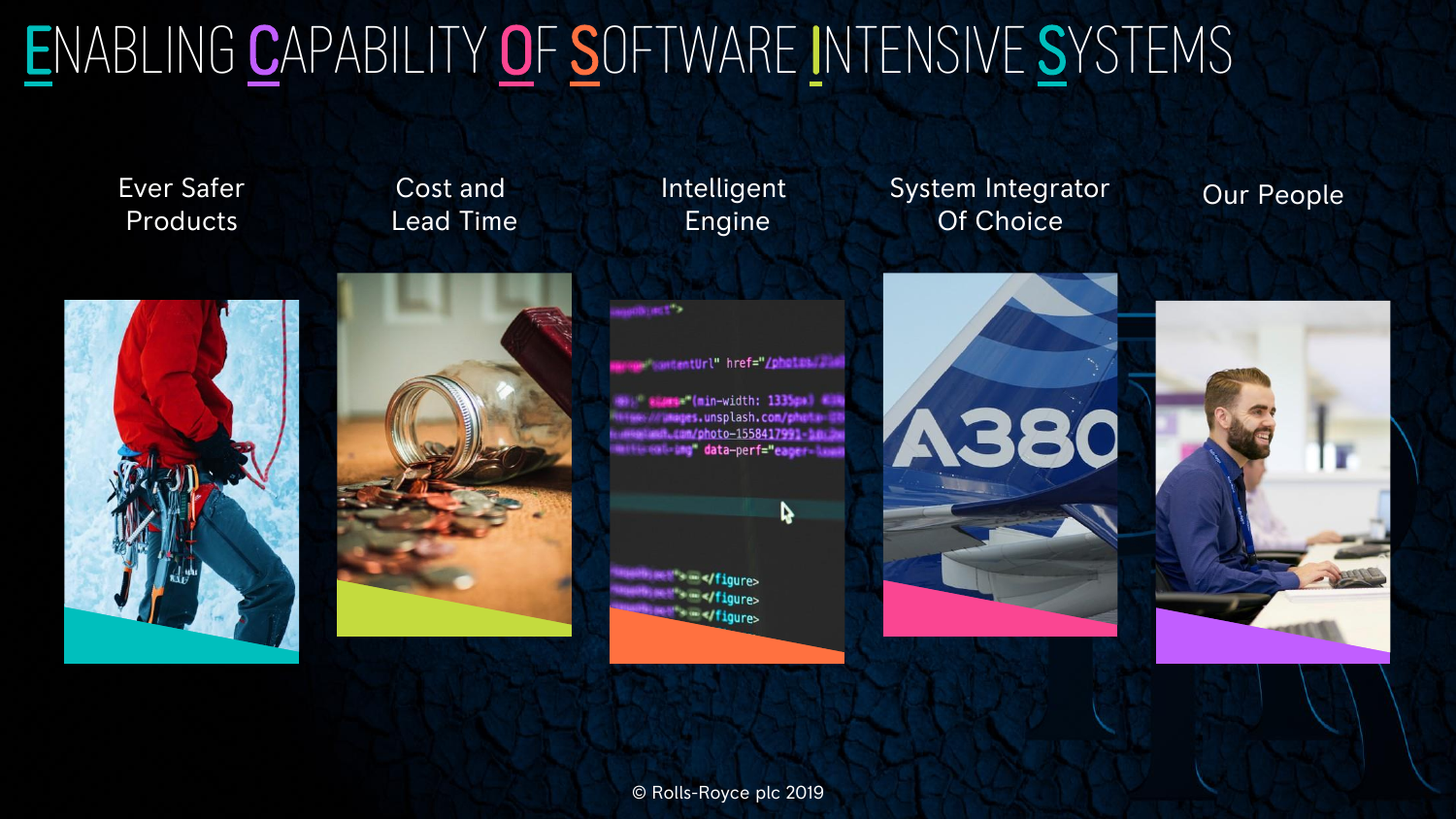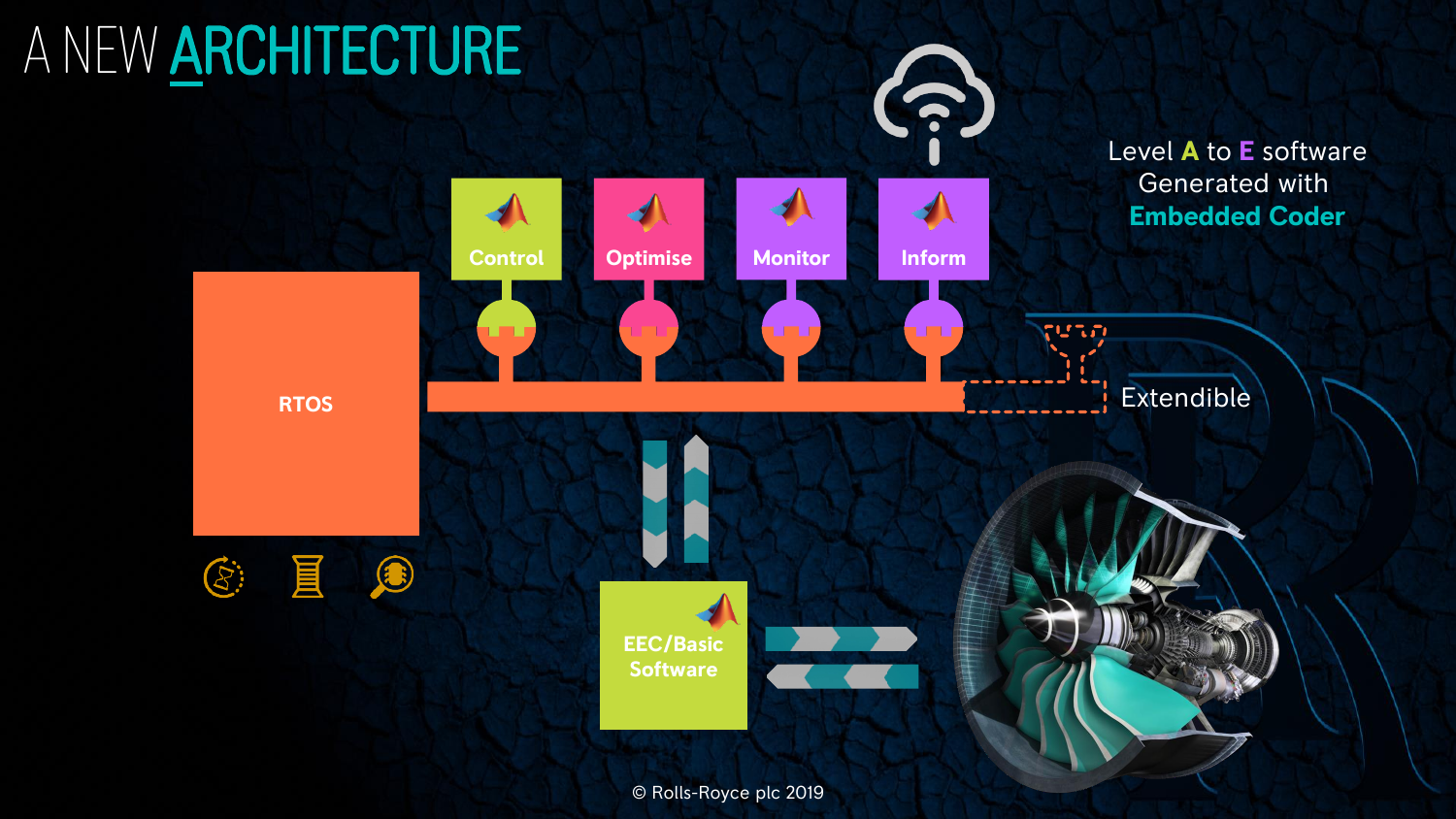# ADOPTING AGILE

MathWorks Tool Suite

**Develop**

Fuel On

**Fuel and Starting** 

Starter On

**Simulate**

13.80000...<br>Actual (DegC)

Flight Test

#### Virtual Aircraft / Rig Test

Engine Test

© Rolls-Royce plc 2019

 $0.44\sqrt{\frac{40.00}{3}}$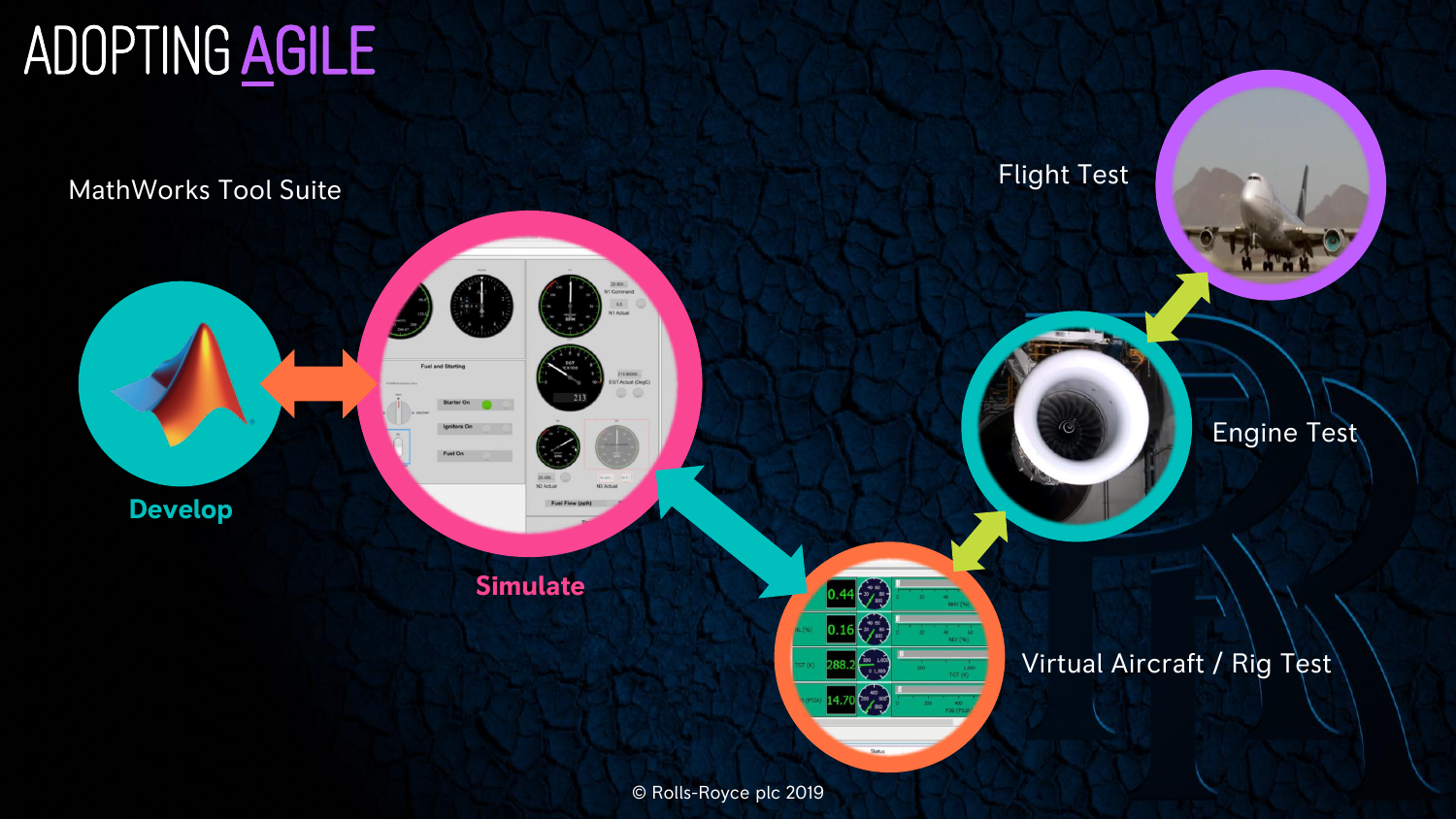## MATHWORKS COLLABORATION

#### **MATLAB**

**Simulink**

**Simulink Requirements**

**Simulink Check**

**Simulink Coverage**

**Simulink Design Verifier**

**Simulink Test**

**DO Qualification Kit**

**Embedded Coder**

**Many more…**

**Training** 

**Software** Improvements



Requests

Experience

# MathWorks®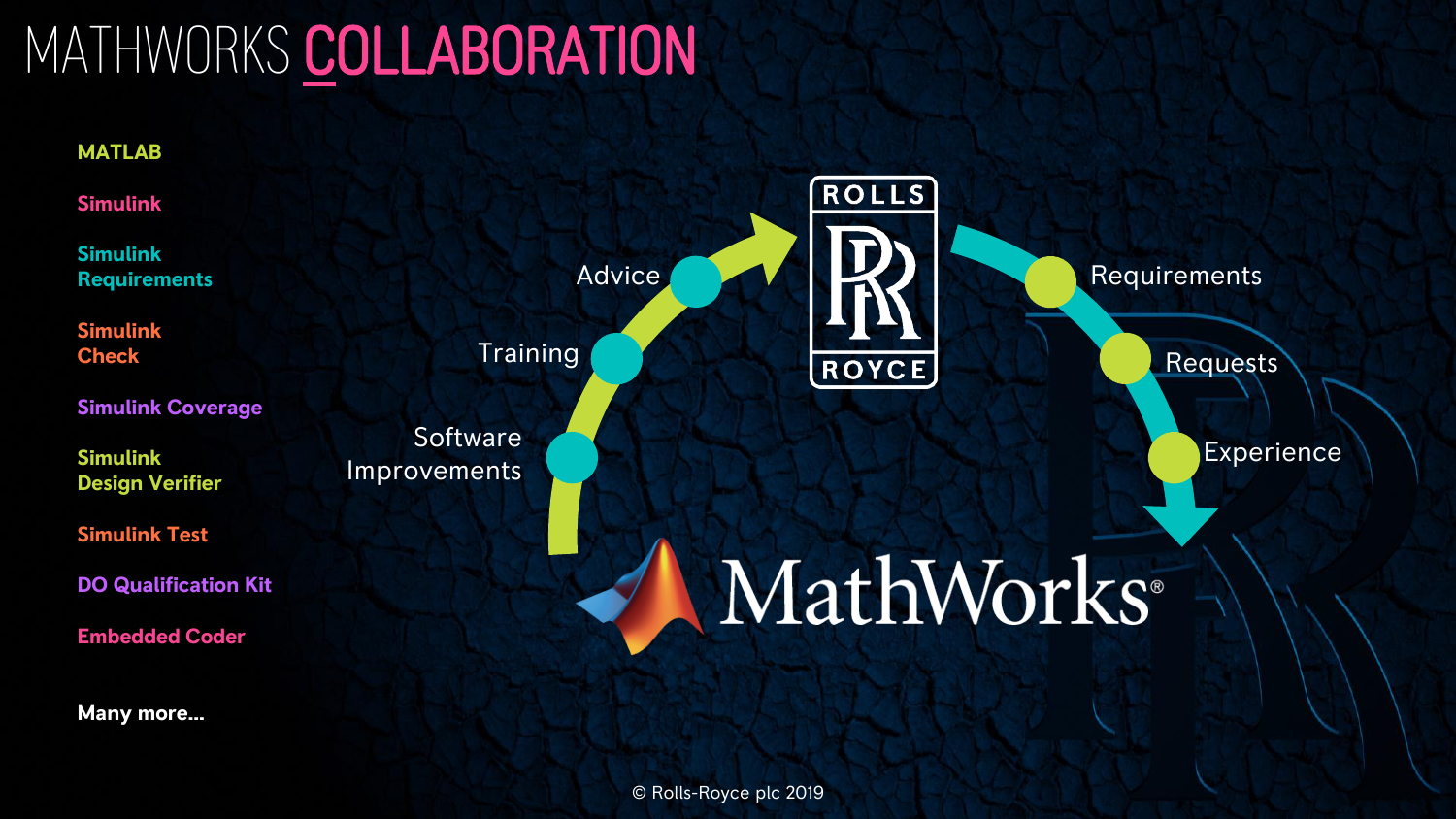## OUR TRANSFORMATION JOURNEY

### **Clear Vision**

We know where we're going.

### **Burning Platform**

We can't stay where we are.

### **Ambitious with our Engineering Aims**

Combining the latest technology with our historic product expertise

### **Unlocking our Talent**

Freeing up our people to create and innovate.

### **Empowering the Team**

Encouraging collaboration with great tools, agile methodology and clear ownership.